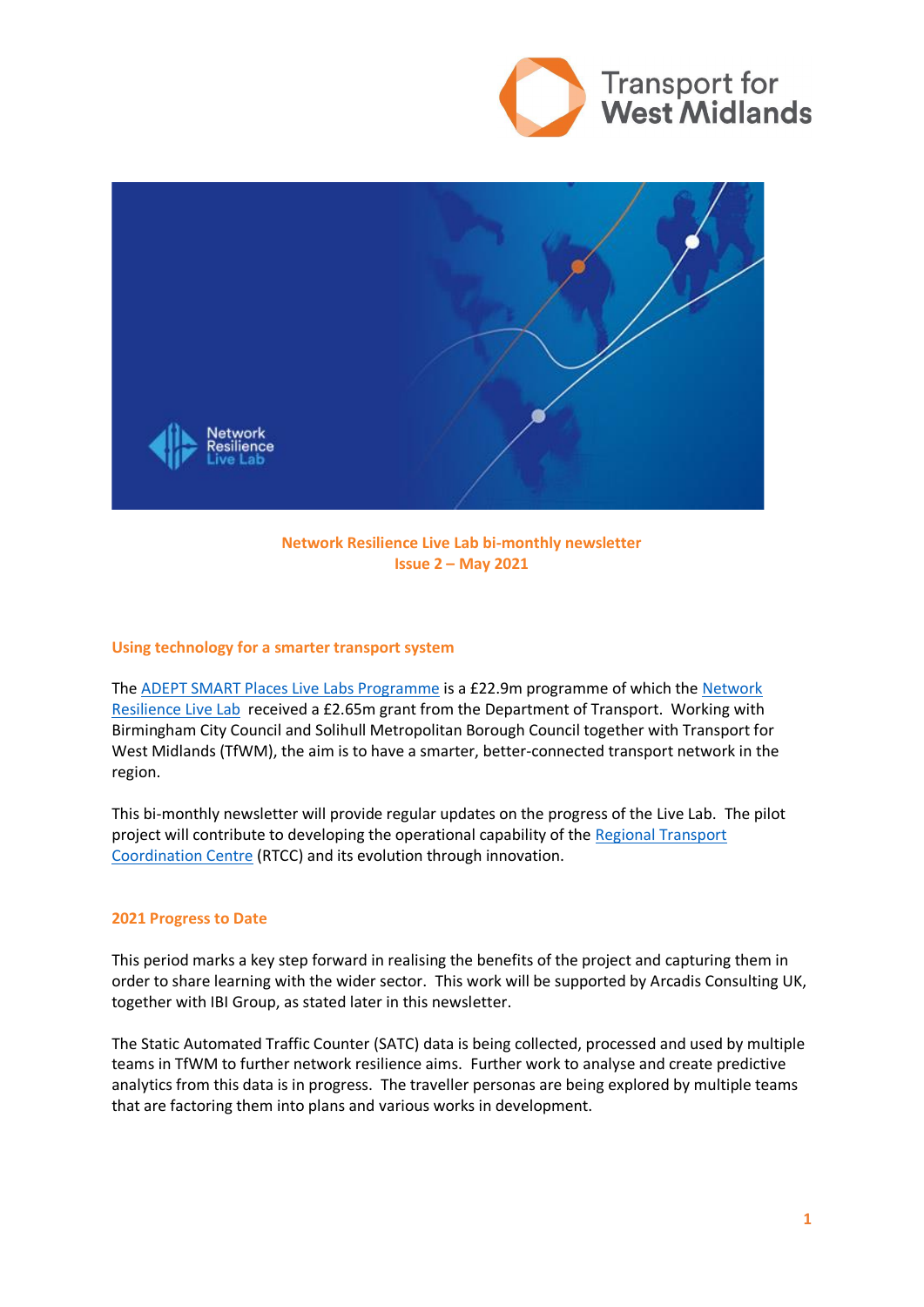

#### **Partnership with West Midlands Police**

In partnership with West Midlands Police, and our principle CCTV contractor, Total Integrated Solutions Ltd. (TIS), 69 static automated traffic counters have now been installed across 12 of the key route network as part of the Live lab fixed asset workstream. As part of the process, TfWM also now benefit from journey times and vehicle counts on a further 45 existing police cameras on these routes providing joined up point to point data.

#### **Forthcoming Events**

The NRLL team is speaking at various events to provide information on the findings, experiences and processes to date. On June 8, 2021 there will be an **Act TravelWise** webinar which is free to attend. The speakers will be Deborah Fox, Sarah Bayliss, and Rachel Evans from TfWM. They will also be accompanied by Tim Strong from Arcadis Consulting UK (Arcadis). The webinar will showcase: key strands of learning from the programme; in-depth work on traveller personas research; lessons learned from technology enabled, data-driven, travel demand management programmes; and embedding the Live Lab findings as well as methodologies for evaluating behaviour change. You can book your place [here.](https://www.eventbrite.co.uk/e/transport-for-west-midlands-network-resilience-live-lab-event-tickets-154379151197)

The **Transport Practitioners' Meeting** is well established event: for 19 years TPM has brought transport practitioners together to debate, share and engage. To think critically and be empowered to make transport a force for good. Running on 7 & 8 July, TfWM will be speaking on July 7 covering various topics about its NRLL programme such as: Preparing for 'Go Live': The demand management timeline in advance of major road works, Accurate Traffic Modelling with 24/7 Highways Data, and Deploying Static Automated Traffic Counters Efficiently. For more information and to book your place, visit: <https://transportconference.co.uk/>

### **Appointment of new support for benefits realisation**

As the Network Resilience Live Lab project moves into its final phase, tangible benefits and outcomes need to be identified and assessed to ensure the operational legacy. Arcadis, with technical specialists in the UK and the Netherlands and supported by technical partners IBI Group, have been appointed to deliver the Live Lab Benefits Realisation and Legacy Project. Arcadis and IBI Group bring relevant knowledge, international best practice and ready-made relationships from the development of TfWM's Regional Transport Co-ordination Centre (RTCC) business case and the monitoring and evaluation frameworks for the Key Route Network and RTCC.



Working in close partnership across the Live Lab workstream teams, Arcadis and IBI Group will contribute to the development of the benefits and business cases to support future investment, extracting and disseminating technical and operational learning, developing a methodology to measure travel behaviour change and supporting skills development to create the legacy outcomes.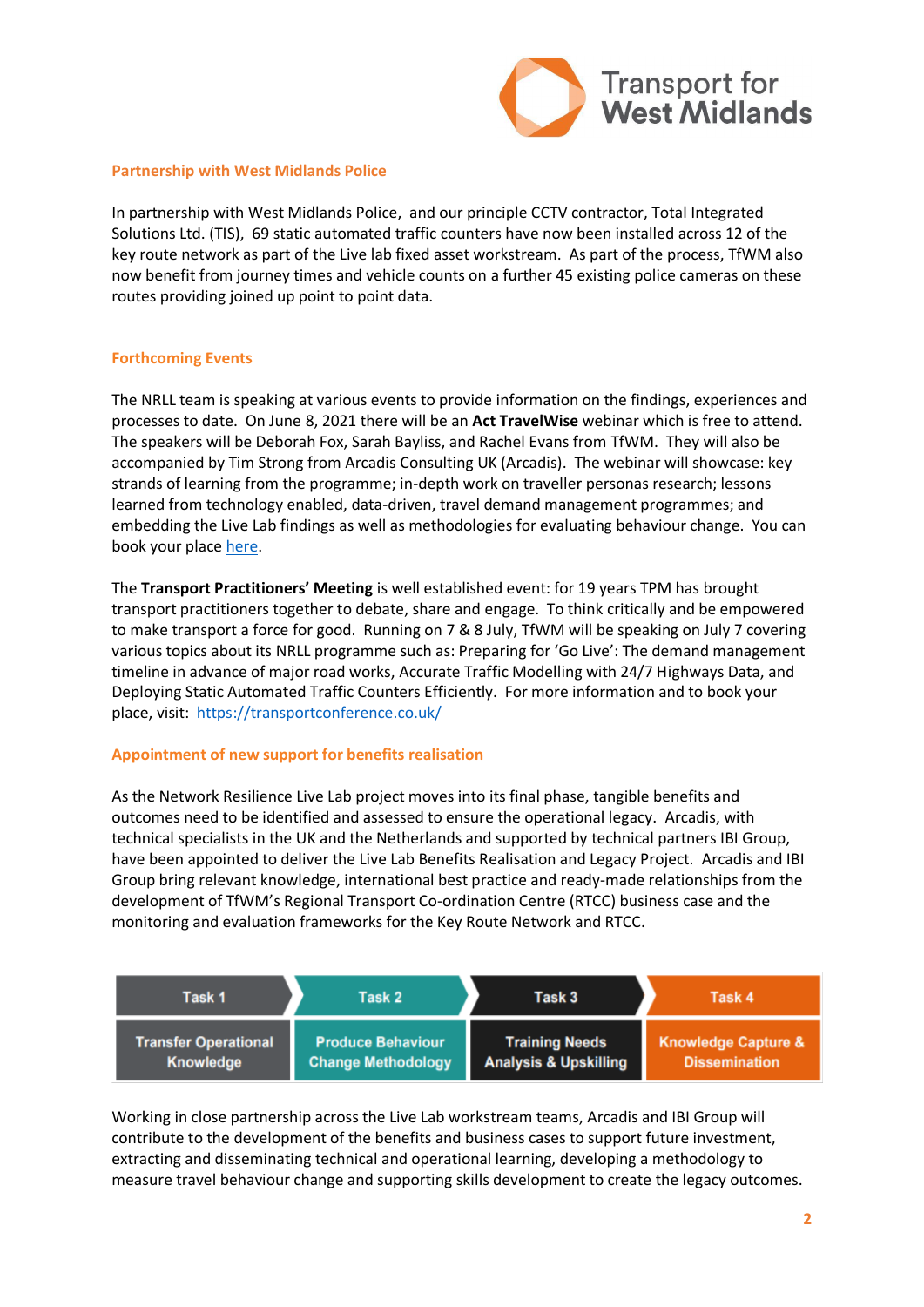

This is an essential outcome from the pilot as it moves from innovation project into 'business as usual'. The findings from the commission will inform TfWM's forward plans and contribute to ADEPT SMART Places Programme Board's ability to identify trends across the 8 projects in the Programme, as well as providing evidence of return on investment for Department for Transport.

## **Testing Outputs in Solihull**

As part of the NRLL programme, two mini projects are being scoped to determine the effectiveness and combination of two workstreams: traveller persona profiles results and the use of static automated traffic counters. One of the projects which has already taken shape is that in Solihull, where the aim is to run a travel demand management campaign along the A34 South in Solihull including Dickens Heath.

NRLL is seeking to monitor and evaluate the impact of targeting car users who travel at least part of their journey on the A34 South persuading them to change modes by using a Connected Automated Vehicle in the form of a shuttle bus, or possibly an e-scooter. Some of the gains would be to: better understand traffic flows on the Key Route Network; testing the effectiveness of traveller personas within a real life mobility project; introduce new forms of shared mobility to traditional cardependant commuters; and implementing the NRLL outputs in a local authority context, informing benefits realisation around skills needed and new methods of monitoring behavioural change. The trial runs from July to November 2021.

## **New White Papers from ADEPT**

The ADEPT SMART Places Live Labs Programme has published several White Papers which cover:

- digital innovations (read [here\)](https://www.adeptnet.org.uk/news/live-labs-digital-innovation-gains-showcased-white-paper-2), and
- new approaches to monitoring and evaluation (rea[d here\)](https://www.adeptnet.org.uk/news/live-labs-white-paper-3-%E2%80%93-new-approach-monitoring-evaluation)

Developed through a series of one-to-one discussions with the local authority Live Lab project leads, 'Digital' looks at the rollout of the digital-led aspects of the ground-breaking initiative. The monitoring and evaluation paper focuses on delivering the programme's objectives, which include identifying opportunities for collaboration, enabling the development of business cases and ensuring all the learning across the programme is captured.

The quarterly papers are intended to make learnings and insights available as they happen, giving industry decision-makers the opportunity to capitalise on the work being done through the programme.

# Peer-to-Peer Collaboration with Staffordshire

Staffordshire County Council and NRLL held a peer-to-peer collaboration session recently, which explored the shared learning and synergies from their respective programmes. The meeting was an opportunity for each party to cover in some detail how technology and new initiatives are making a difference in the monitoring of travel patterns and behaviour and producing a greener environment. Staffordshire has lots of interesting projects from a shortlist of SMEs to trial innovations – five of these concentrating on mobility, and five addressing air quality. Some of these innovations include: technology feeding in traffic light systems to reduce idling time; green walls to help mitigate the